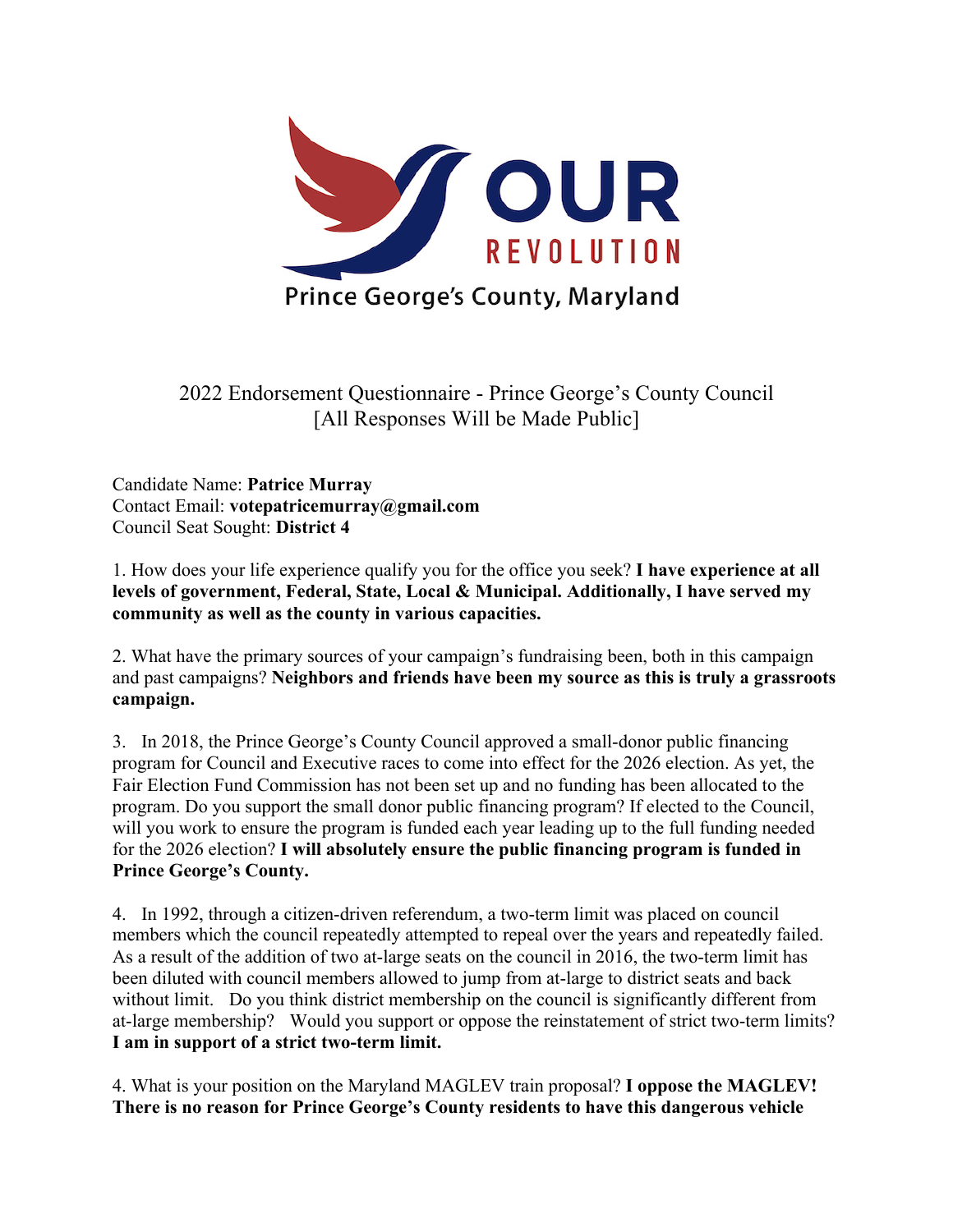## **disrupt and come through our communities and it doesn't even provide the benefit of a stop in the county.**

5. There is a great shortage of affordable housing in Prince George's County. What role can the County government have in creating policies that will provide affordable housing for residents at all income levels? How will you engage on this issue? **I will initiate policy for developing communities to offer housing that is commensurate with the wages offered in the community. And setting aside an amount of homes in all communities that allow residents to afford housing along with ensuring transportation is available to each new development.**

6. As part of the Maryland Police Accountability Act of 2021 (HB670-2021), the Maryland General Assembly requires each county to set up a Police Accountability Board (PAB). Prince George's County Council must pass legislation to fulfill this State mandate.

- a. Do you support incorporating the functions of the existing Citizen Complaint Oversight Panel in the PAB?
- b. How would you ensure that the composition of the PAB reflects the community? **There should be a representative from each councilmanic district on the board.**
- c. Do you support a PAB with subpoena powers and paid investigators to effectively review complaints of police misconduct filed by members of the public? **Yes**
- d. Do you support adequate funding to staff the PAB to investigate the number of complaints filed, including budgeting for independent legal counsel? **Yes**

7. The County Council approved a councilmanic district map that was very different from the map created by the independent Redistricting Commission appointed by the council. The map was found illegal by two separate levels of our judicial system. Please share your thoughts on the Council's map, public opposition to the map, and the judicial finding. **My thoughts on the Council's action to submit a last minute map were expressed by the 152 residents who spoke against their action. I agree with the judicial decision.** 

8. The County has a massive backlog in school maintenance, renovation, replacement, and expansion, which former Board Chair and education stalwart, Dr. Alvin Thornton, has attributed in large part to 20 years of historical racial discrimination towards Prince George's students.

- a. The County's solution to part of this problem has been to engage in a Public-Private Partnership for the construction and maintenance of six middle schools - the first county in the entire country to engage in a P3 for school construction. Do you think that using private capital with significantly higher interest rates that places the burden on Prince George's taxpayers is a viable model to address historical racial discrimination or should the State make Prince George's schools whole through State funding. **I see no reason why the State has not and can not provide the funding for our children's schools, especially since developers have to pay a premium towards schools on every home they build. The funds from development in Prince George's County should be the property of Prince George's County schools.**
- b. What is the solution to fixing the huge remaining backlog in school maintenance, renovation, replacement, and expansion? **The solution is providing funding that is equal to the funds each county puts into the school construction pot.**